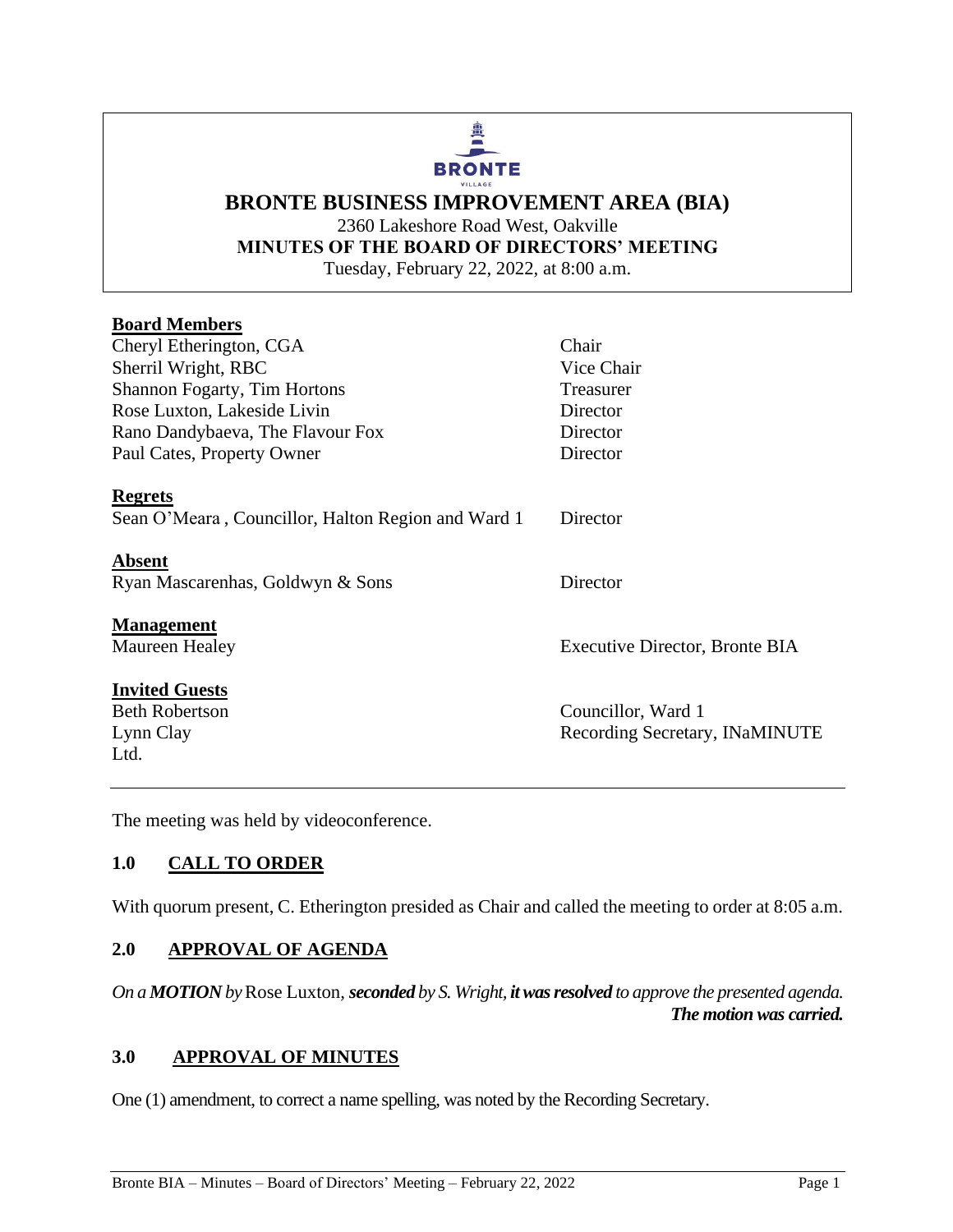*On a MOTION by S. Wright, seconded by S. Fogarty, it was resolved to approve the minutes of the Board of Directors' meeting held on January 25, 2022, as amended.*

#### *The motion was carried.*

#### **4.0 REPORTS**

#### **4.1 Financials**

#### 4.1.1 January 2022 Income Statement and Balance Sheet

The Treasurer, S. Fogarty, advised that there was no January 2022 income statement or balance sheet report due to focus on the audit and few expenses. In response to a Board Director question regarding an action item in the past minutes, it was noted that the balance sheet comparison would be provided at the next meeting, as the financials were not available for this month.

#### 4.1.2 Audit

The Treasurer updated that the 2021 audit was complete, and the KPMG LLP statements would be available in March 2022.

#### **4.2 Operating Plan**

#### 4.2.1 January 2022 Update

The Board received a written report of January 2022 updates. Management noted that at least ten (10) inquiries had been received from people wanting to activate with the BIA as part of the Community Investment Program – Sponsorship Model. Management would update the Board on this each program month. The town was completing a Commercial District Parking Study. A survey, that had closed the day before, solicited responses from those who visited, as well as worked, in the district. Business vacancies totalled 18, with three (3) additional in the last couple of months. The Economic Recovery Resiliency committee continued to meet and was chaired by Management. The Taste of Oakville was on now, with eight (8) Bronte BIA businesses participating.

In response to a Board Director question, Management advised that minutes were not taken at the Economic Recovery Resiliency Committee meetings, but Management would be happy to inform the Board of items of specific interest.

A Board Director questioned if any of the ten (10) inquiries for the Community Investment Program were to provide a seasonal event for the community in the winter months. Management responded that there had been none specifically to offer that, as yet, but that it was early in the process, and this was still on Management's radar. Management continued to encourage the town to finish Market Square, so it would be available for outside groups to host events there. It was noted that The Flavour Fox was interested in participating in Market Square events.

#### 4.2.2 Community Investment Program Review

Management described the Community Investment Program, noting that the Board were the ambassadors and were encouraged to promote the program. All details were on the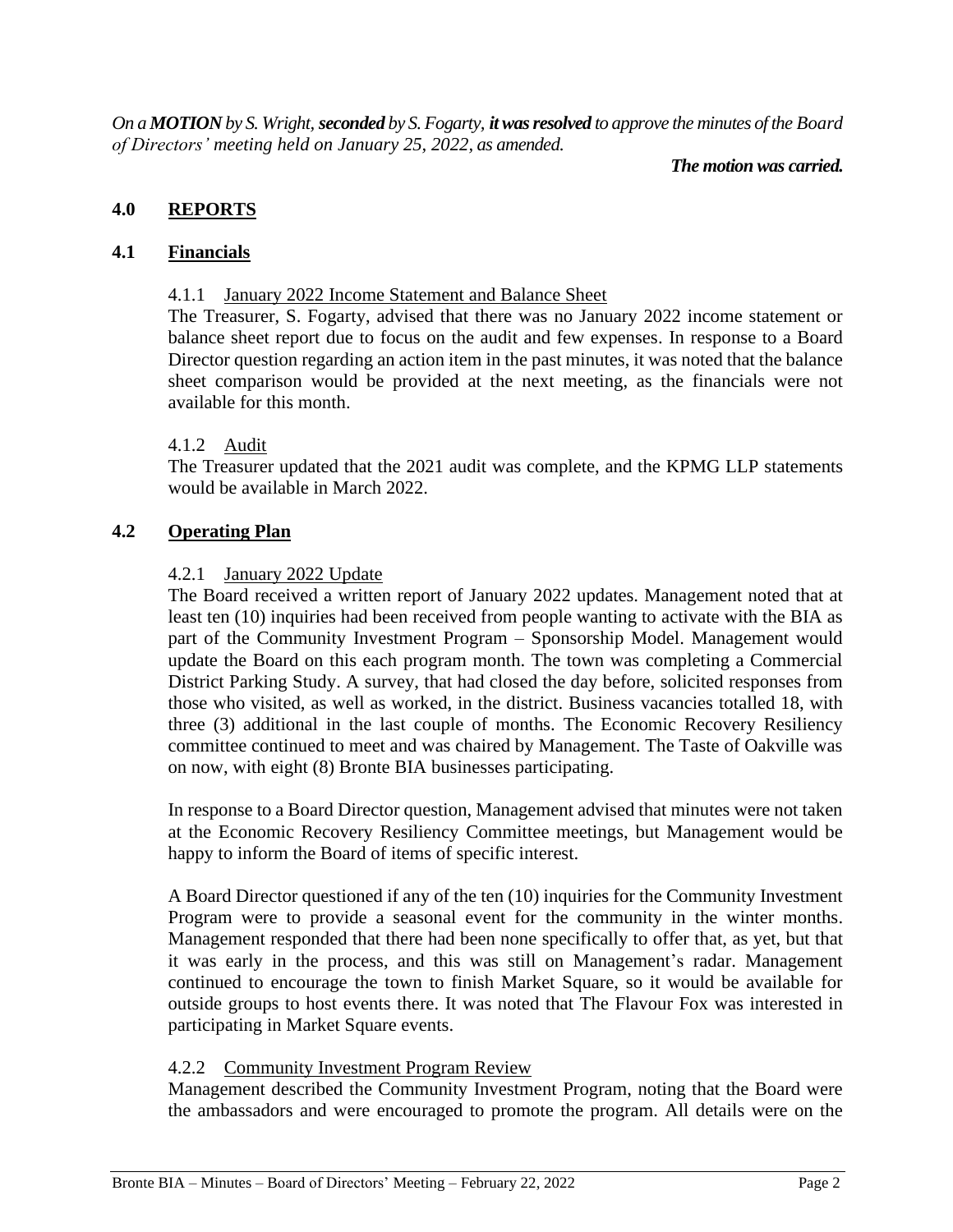website, in the Events/Sponsorship section, and anyone interested could be directed there or to Management.

The program intent is to reconnect people to each other, to the community and to the BIA, through the sponsorship of other groups' events that would market the district as per the Bronte Forward! outcomes. In exchange for sponsorship monies being provided to the groups, the groups would provide the BIA with their return on investment (ROI) data. Clear guidelines were provided on the website, noting the kind of non-profit groups that would be welcomed to activate the public realm barrier-free, and includes groups/events that would not be appropriate for this program. Management had hired a temporary part-time contractor to begin the outreach and send invitations to potential participants. The outreach was happening now and would continue for one (1) or two (2) months.

Applications would be reviewed at the staff level. Approvals would be made by staff in accordance with the program guidelines. Ideally, fewer groups activating for multiple days of the year would be approved, however, one-off groups that fit the criteria would not be turned away.

A Board Director questioned if the Board wanted to do fireworks or another activity on July 1, 2022. Management advised that a previous Board had decided that the BIA would not be the organizer of July 1 events, and that the town would take the lead on that event.

The BIA focus had shifted to the new model, to pepper events in the BIA for the whole year and especially in the shoulder seasons. The Community Investment Program could support a third-party group interested in hosting July 1 events, regardless of what was being provided by the town. It was noted that Visit Oakville had some capacity to do the heavy lifting for events, such as hosting the Taste of Oakville, but they were more of a promoter of events and a big supporter of the Bronte BIA.

#### **4.3 Town Update**

Councillor B. Robertson provided an update. The Councillor advised that a motion was being presented at the next council meeting by Councillor O'Meara and herself to request that the federal government work with the town to install a lighthouse structure and navigational beacon at the waterfront at Twelve Mile Creek, to serve as a tourist feature and destination. The East and Lakeshore Development had appealed, and no next date had been provided. The transit strike negotiations were making no progress, and the sides were not close to settling.

*On a MOTION by S. Wright, seconded by S. Fogarty, it was resolved to receive, as presented, the Treasurer Report, Operating Plan Report and Town Update Report. The motion was carried.*

#### **5.0 NEW BUSINESS**

There were no items of new business.